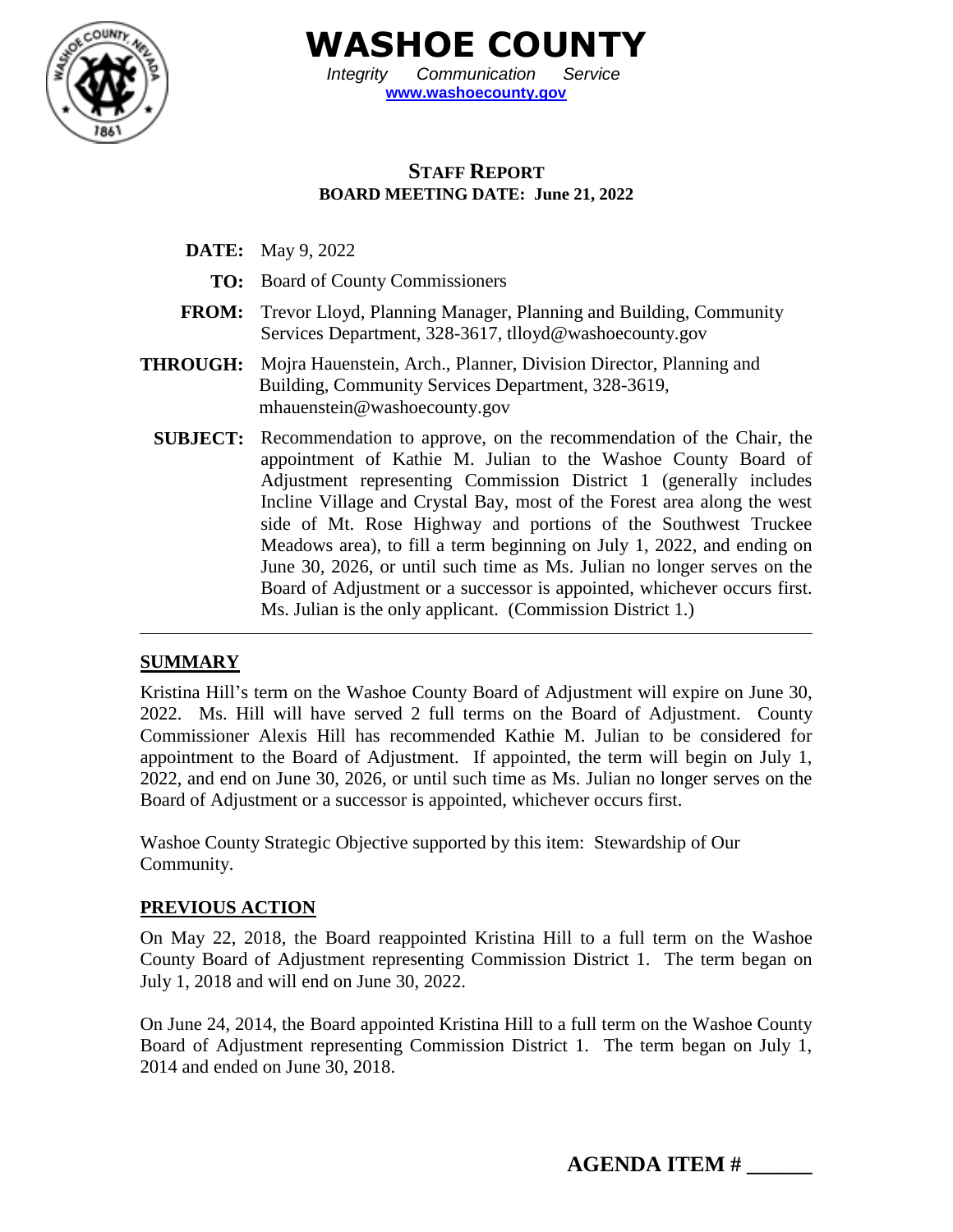### **BACKGROUND**

Nevada State Law enables Washoe County to create a Board of Adjustment to hear and decide appeals concerning zoning regulations or pertaining to the location and soundness of structures, and to provide other duties as established in County codes. The Board of County Commissioners established the Board of Adjustment to hear and decide on appeals as authorized in State Law, and to hear and decide cases involving administrative and special use permits and variances. Terms of appointment are four years, or until a successor takes office, and the appointees must be residents of the unincorporated area of Washoe County and registered voters at the time of their appointment and throughout their term of office. The Board appoints five members to the Board of Adjustment, each representing one of the County Commission Districts.

Planning and Building staff actively recruited for this position through newspaper advertisement, by e-mail to citizens signed up for the "citizen involvement" group and the "District 1" group, posting on social media and the County's website and posting a flyer at the Incline Village Library.

Based on direction previously provided by the Board, the Commissioner whose district is represented by the Board of Adjustment vacancy (Commission District 1 in this case) recommends the appointment. Commissioner Hill recommends that Kathie M. Julian be appointed to a term on the Board of Adjustment commencing on July 1, 2022, through June 30, 2026, until such time as Ms. Julian no longer serves on the Board of Adjustment or a successor is appointed, whichever occurs first. Ms. Julian's application is included as Attachment A to this staff report. Ms. Julian is an unincorporated County resident of Commission District 1.

# **FISCAL IMPACT**

As authorized by NRS 278.280(2)(a) and Washoe County Code Section 110.912.10(i), Board of Adjustment members receive an \$80 per meeting compensation. The Board of Adjustment meets on a monthly basis, which equates to an annual per member compensation of \$960. Funds to compensate all Board of Adjustment members for scheduled meetings are included as part of the FY 2022-2023 Budget in CSD Planning & Development Admin (105400), Contracted/Temp Services (710110).

#### . **RECOMMENDATION**

It is recommended that the Board approve the appointment of Kathie M. Julian to the Washoe County Board of Adjustment representing Commission District 1 (generally includes Incline Village and Crystal Bay, most of the Forest area along the west side of Mt. Rose Highway and portions of the Southwest Truckee Meadows area), to fill a term beginning on July 1, 2022, and ending on June 30, 2026, or until such time as Ms. Julian no longer serves on the Board of Adjustment or a successor is appointed, whichever occurs first. Ms. Julian is the only applicant.

#### **POSSIBLE MOTION**

Should the Chair appoint Kathie M. Julian to the Board of Adjustment and should the Board agree with the appointment, a possible motion would be: